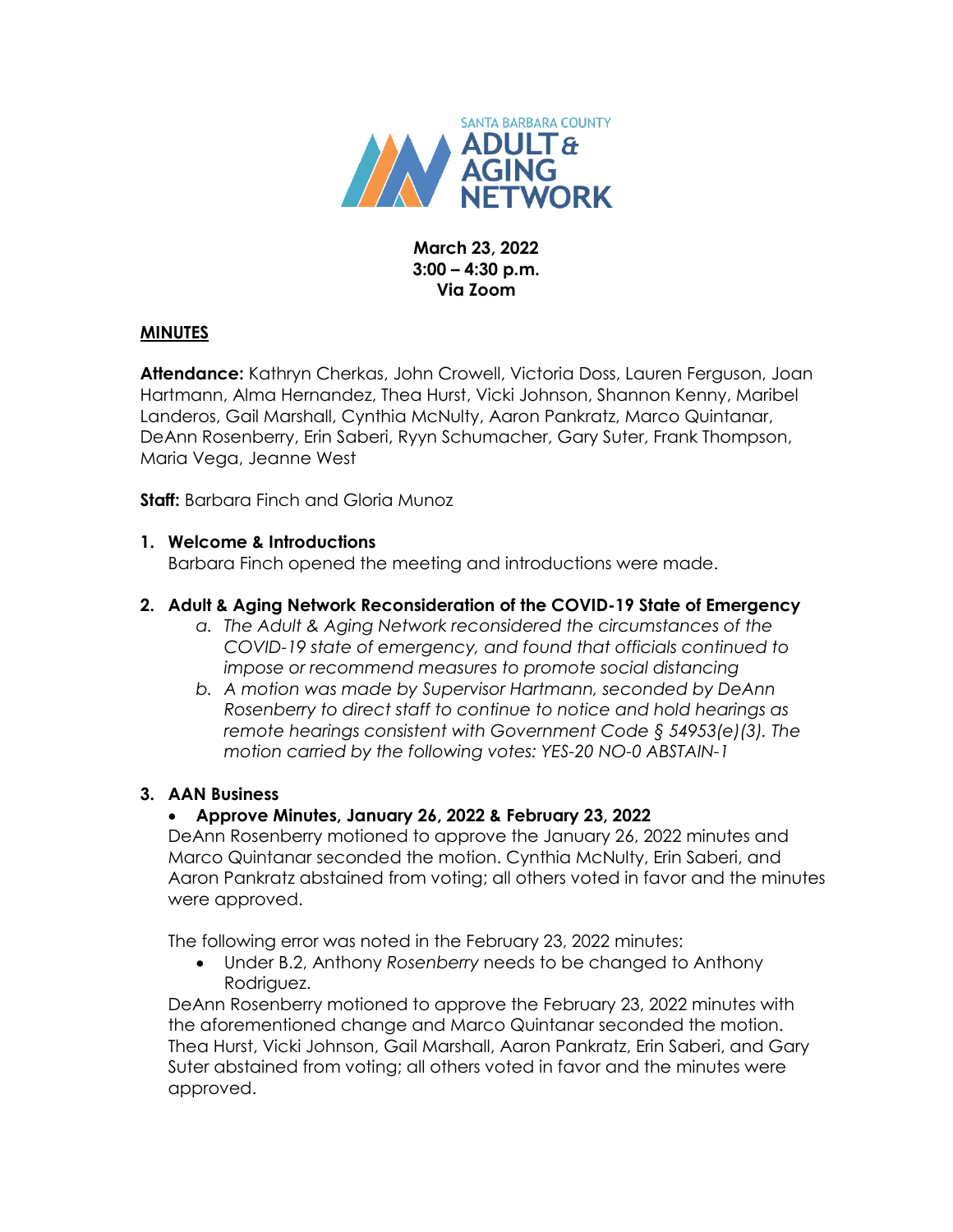### **4. Public Comment**

Gary Suter announced that joyce ellen lippmann resigned from the Area Agency on Aging. He has been appointed as the Interim Executive Director. Their Advisory Council is planning an acknowledgement and virtual celebration of joyce's longtime service on May 21st. They are also planning a virtual Listening Session on March 30<sup>th</sup> at 10am. They are going to go over the Area Plan for the 2022-23.

Kathryn announced that the Alzheimer's Association is going to be reopening on April 1st for in-person programs, education and support groups. They will still have virtual programming, virtual support groups, and hybrid-model support groups but they are looking for in-person community engagement in accordance with public health guidelines and safety measures.

Maribel shared that Promotores are collaborating with People Helping People and will be holding Medi-Cal Enrollment Night on March 30<sup>th</sup>. They are targeting anyone 50 and over regardless of immigration status.

Jeanne shared that she is now doing in person presentation on Advanced Care Planning. She already has ten presentations booked with the Alzheimer's Association for their families. Jeanne likes to have groups of 15-20 and encouraged folks to contact her if they need a presentation. She also offered to do a presentation to the AAN group. She added that Adriana Marroquin is providing workshops in Spanish and that is available as well.

### **5. Adult & Aging Network Membership Agreement**

Barbara identified the need to develop an official membership agreement for AAN. Barbara went over the draft with the group. The group suggested adding an option to name an alternate person to attend/vote in the member's absence. Gloria will make the aforementioned change and send the final version to the group.

# **6. Updates & Opportunities from the Alzheimer's Association**

Kathryn Cherkas, Director of Programs at the Alzheimer's Association, California Central Coast Chapter, shared information about the Alzheimer's Impact Movement (AIM) and some of the bills they have been involved with. AIM is a separately incorporated advocacy affiliate of the Alzheimer's Association. Kathryn mentioned that 501©(3)'s like the Alzheimer's Association cannot speak up during election cycles during lobbying so they have created this separate organization (AIM) to do that. They work with advocates in the community, engaging anyone who would like to raise their voice to enact change in state and federal funding for dementia care. They also push for legislation to advance research, enhance support for caregivers, and improve the lives of those living with Alzheimer's and other dementias.

They recently held an Advocacy Day that focused on three main bills. The first bill they sponsored this year was Assembly Bill 1618 from Assembly Member Aguilar-Curry to increase public health resources that focus on brain health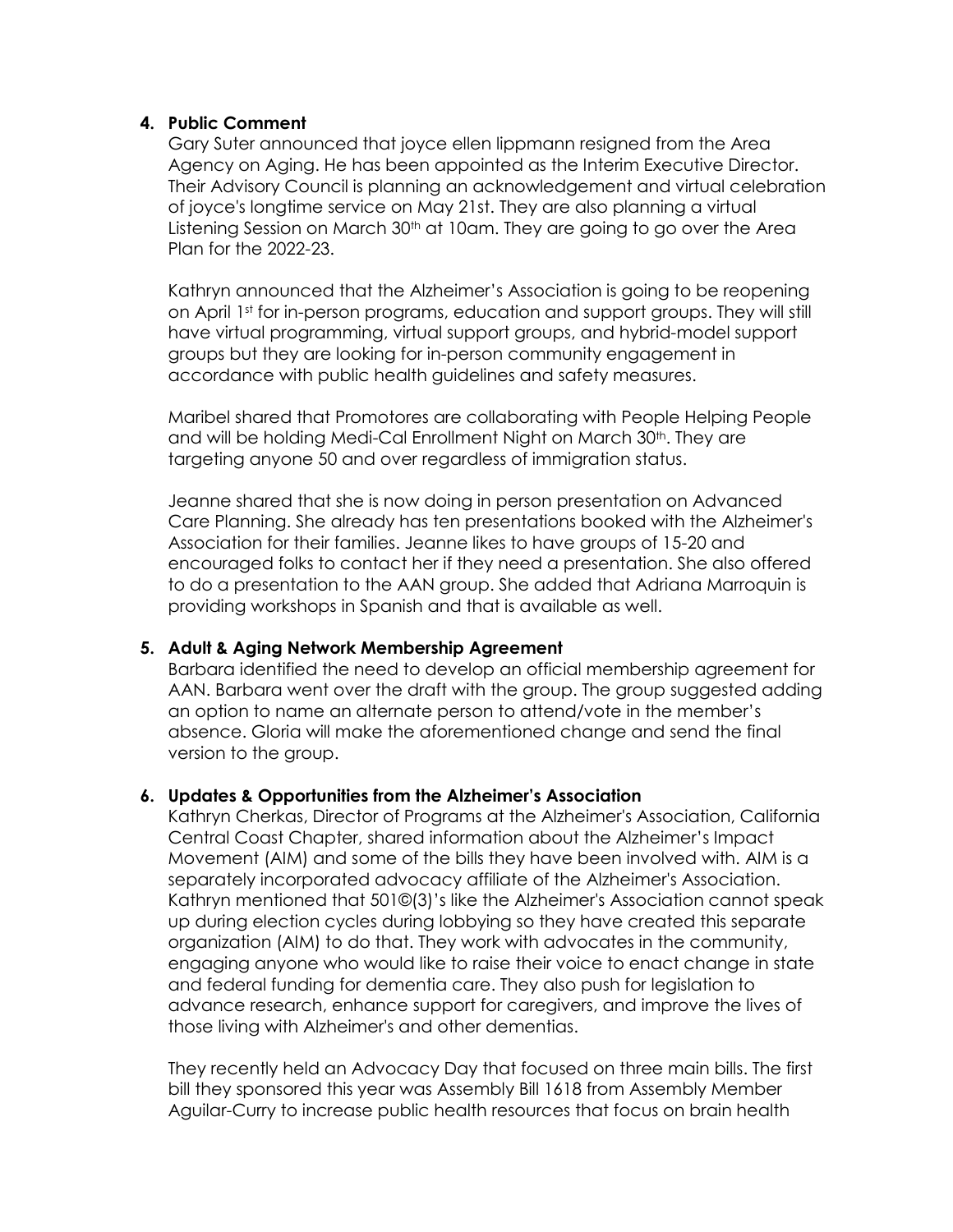and build on public health strategies with proven outcomes backed by research. The bill will establish a California Department of Public Health Office of the Healthy Brain Initiative.

The second bill is Senate Bill 861, sponsored by Senator Monique Limon, to utilize proven public health strategies to provide outreach and information about dementia care navigation to communities in need. This bill recognizes community health workers' ability to access and support their communities. With funding from this bill, organizations could partner with community health workers / Promotores to develop a culturally and linguistically appropriate dementia care navigation program and receive Medicare reimbursement for salaries, training and education.

The final bill is Assembly Bill 2583 with Assembly Member Kevin Mullin and it focuses on training law enforcement to effectively engage with, serve, and protect those living with Alzheimer's and other forms of dementia. The bill proposes a requirement for dementia training for all law enforcement officers by 2030. Kathryn shared that she worked on a five part training series last year with the Santa Barbara Police Department. They were eager to learn more about dementia and how to connect with other resources. She added that this training would be a part of the crisis response training that all police officers already receive. Kathryn clarified that this bill only applies to law enforcement officers but the overarching concept is to bring dementia care training to all first responders.

#### **Questions/Comments:**

- **Vicki:** Does AB 2583 have a provision that a social worker would also accompany police officer when responding to one of these mental health calls? No, not this bill.
- **Jeanne**: Remembers that in the 1990s there was heightened awareness and concerted efforts to do training for law enforcement, mainly because so often the behavior was misinterpreted as the person appearing to be intoxicated, when in fact, that wasn't the issue at all. The importance of law enforcement knowing the key issues and how to address them is very important.
- **Kathryn**: Mentioned that she is working on a protocol for the quickest identification of someone when they are called for wandering. If anyone would like to join a work group, please contact her.
- **Marco**: This is also very important for long-term care facilities because they see a lot of people with behaviors due to Alzheimer's and other forms of dementia. He believes that there should also be training to the staff because situations happen in long-term care facilities where police are called in. He would like to join the work group to get more information.
- **Kathryn** shared that she just received an email from the Federal Government Affairs Director and that they are advocating for monitoring residents in long-term care and tracking how all staff are being trained on a regular basis.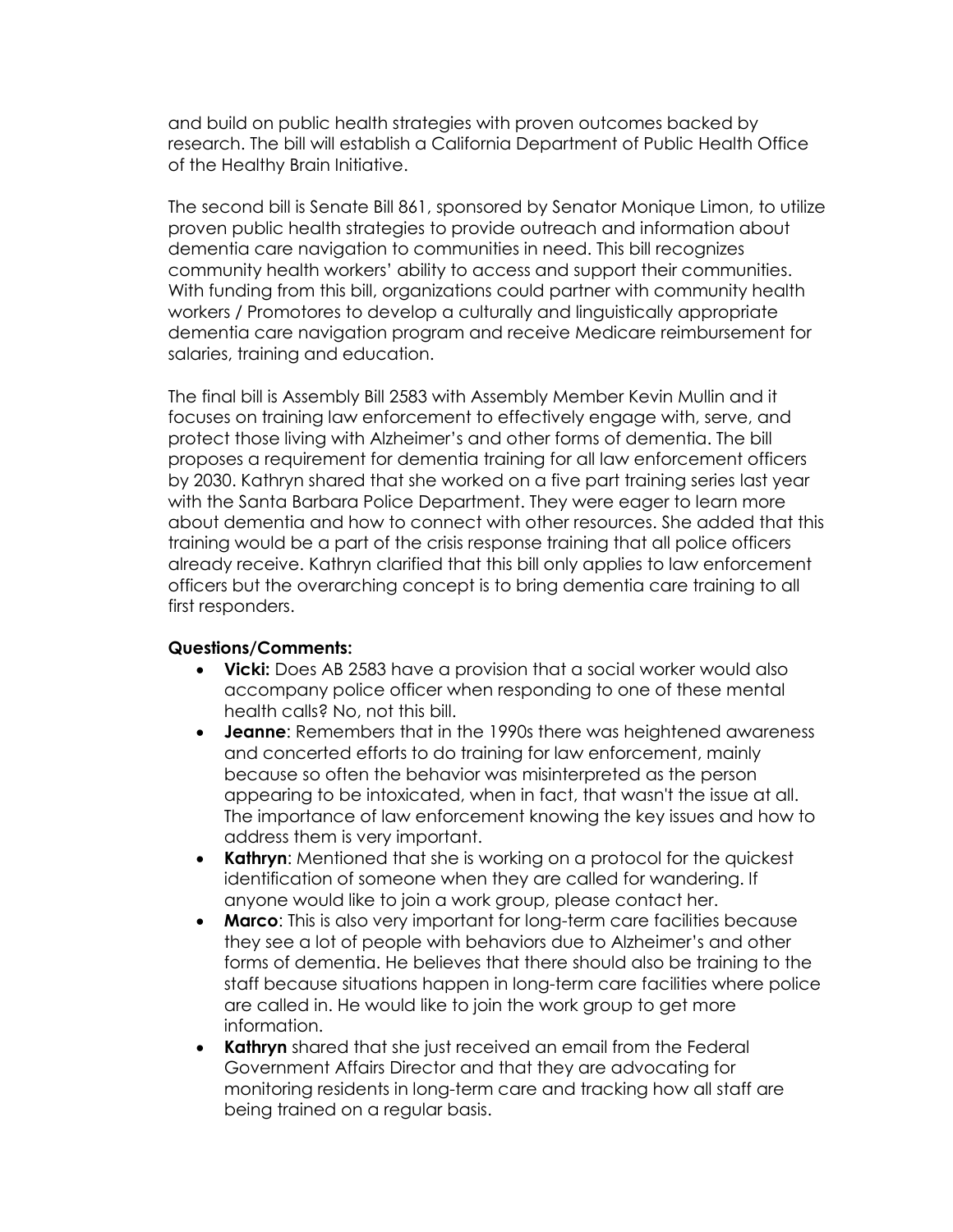**Thea**: Is there a Medical Alert Bracelet for Alzheimer's, dementia, traumatic brain injury clients? Yes, the Alzheimer's Association has partnered with Medical Alert for a very long time but that partnership has faded because now many different types of medical alert wandering devices exist. One of her most common conversations is helping families find the right device for their needs. They partner with the Sheriff's Department on Project Lifesaver and they are discussing ways to identify adults with dementia or cognitive impairment with the Santa Barbara Police Department.

If anyone has questions or would like to get involved as an advocate, please contact Kathryn at [kccherkas@alz.org](mailto:kccherkas@alz.org)

# **7. MPA Local Implementation Updates**

**Strategic communications** 

# **Coordinated outreach and engagement**

The AAN held a Master Plan for Aging event last fall and we are doing followup in the two priority areas, caregiving and housing. Supervisor Hartman recommended creating a foundational document with a unified message and data to show the needs and challenges of aging in Santa Barbara County. Erin Saberi was recommended by partners in Sacramento and was hired as a consultant, with support from The SCAN Foundation.

Erin gave an update about herself and the vision that she has for what is possible in our community. Erin's background include government politics, policy and communications. She is a native Californian who worked in Washington D.C. and came back to serve as an appointee of Governor Davis. She has a small communications business where they advance policy through communications. They work with clients to build unified messaging to advance goals, collaboration, and policies. In our case, the goal is to advance our Master Plan for Aging implementation goals and to elevate the needs of older adults and people with disabilities..

Erin hopes to work with the AAN members to form an Ad hoc Committee. The Ad hoc Committee will dig into the messaging and ideally would have representatives from the Caregiving Committee, Housing Committee, Alzheimer's and Dementia work, and others. After the messaging, the intention is to produce a document that conveys the information and have it be alive and changing as things change in our community. One of the target projects is to influence the city and County Housing Elements. Housing Element updates are currently underway and will need to be submitted to the state by mid-February. The project will also produce communications tools such as PowerPoints and social media materials that we can use to build support.

### **Questions/Comments:**

**Vicki:** What is the ultimate purpose of putting together this package? **Erin:** My understanding is that you all want to influence the planning processes in the county, to make sure that local MPA issues are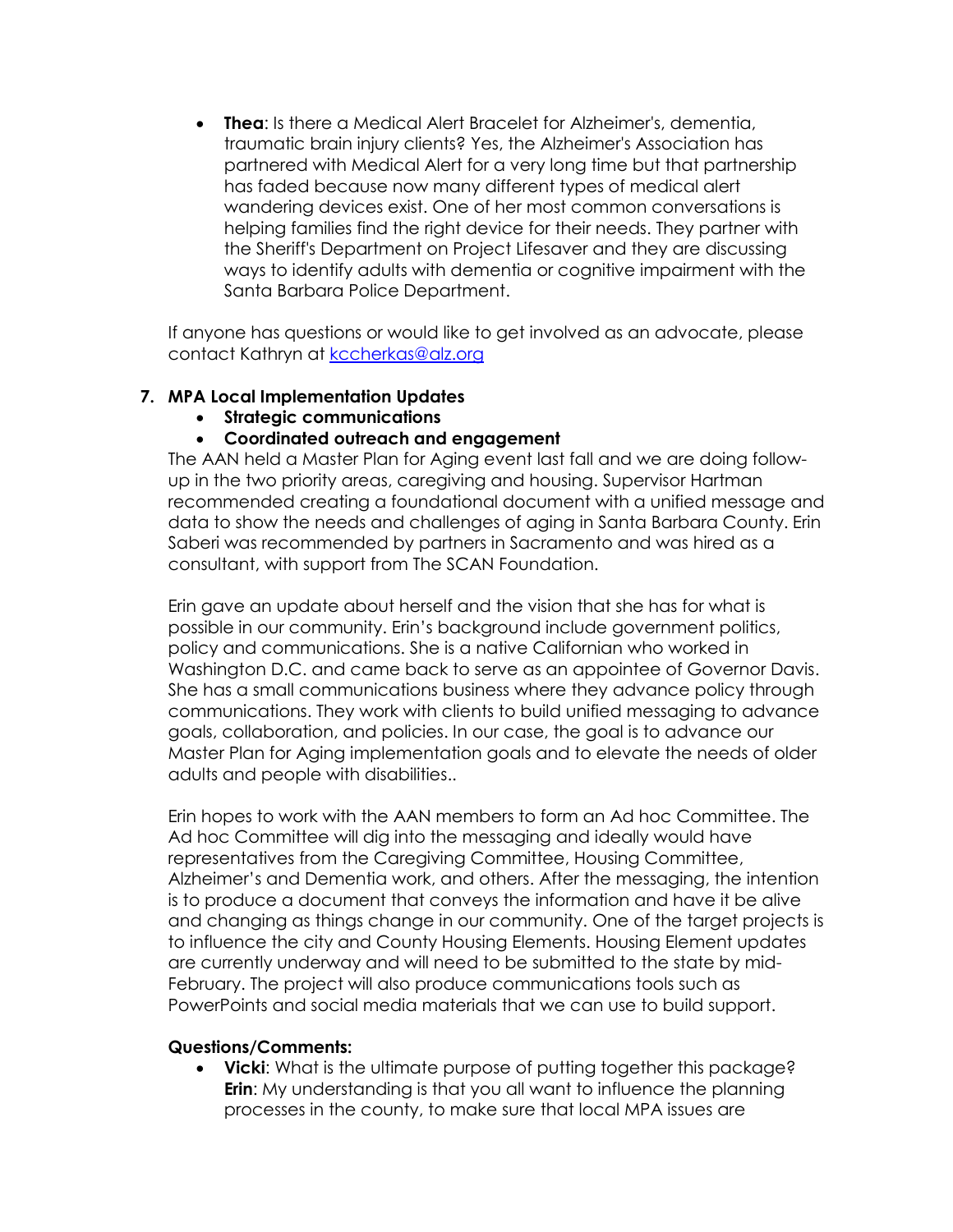integrated and understood. **Barbara**: As we try to influence policy, we also want to make sure that we are poised to take advantage of any funding that becomes available.

- **Gail**: Would Erin be the contractor for the county to assist in our goal of getting the right information into the housing element? Who is paying her? **Barbara**: Yes, Erin will guide the messaging and we will need help form AAN and community partners. We have a grant through The SCAN Foundation as the Regional Coalition for the Santa Barbara County, with the Independent Living Resource Center as fiscal agent. The Adult & Aging Network budget also has some funds to support the work if needed.
- **Alma**: Can I get clarification on the timeline? **Barbara**: That depends on the scope of the project. If we want to have something that is going to be useful for all the planning projects, we will need to spend more time on it. We may need to produce something quick for the housing element and we may also want to take the time needed to gather relevant data and develop messaging together. **Joan**: Wondered if the project could be phased. Her hope is that we can use this document to influence the housing elements not just in the county but also the cities. She is not sure what their timeframe is but if we had this document as a phased document, at least we could offer what we have. We want it to be timely or it will not be as useful.
- **Frank**: Cities have the same timeframe as the county. Each of them want to have the basic data and their policy recommendations for their City Council's and Planning Commission's in about August. They need to have it adopted subject to review by the State Department of Housing and Community Development by December, and then they will get feedback from the State Department and they need to have it adopted in place by the end of February of 2023. What they have heard so far is that the cities would be appreciative of the input because they do not have any other independent source of information. The overall coherent messaging is more important than the data itself and the policies that we will have a chance to talk about here could probably be considered and put into the mix in each one of those city council's decisions.
- **Erin**: Frank, is someone tracking at the moment or is that something we need to begin doing? **Frank**: Has been in contact with a couple of the cities. He has tried to talk to all of them but has not heard anything back from some of them. Some are doing it within their own staff and some are contracting the work out to a consultant. It is relatively early but they are all doing data analysis and looking at how effective their past senior housing policies were and then they will move forward on policy recommendations into the summer. We are still timely for each of the cities in the county. Frank added that he reached out to Buellton, Solvang, Guadalupe and Lompoc but have not connected with anyone there. He did hear back from Santa Maria, Carpinteria, Santa Barbara and Goleta. **John:** There is a workshop tomorrow evening in Solvang on the Housing Element<https://plansolvang.com/housing.html>